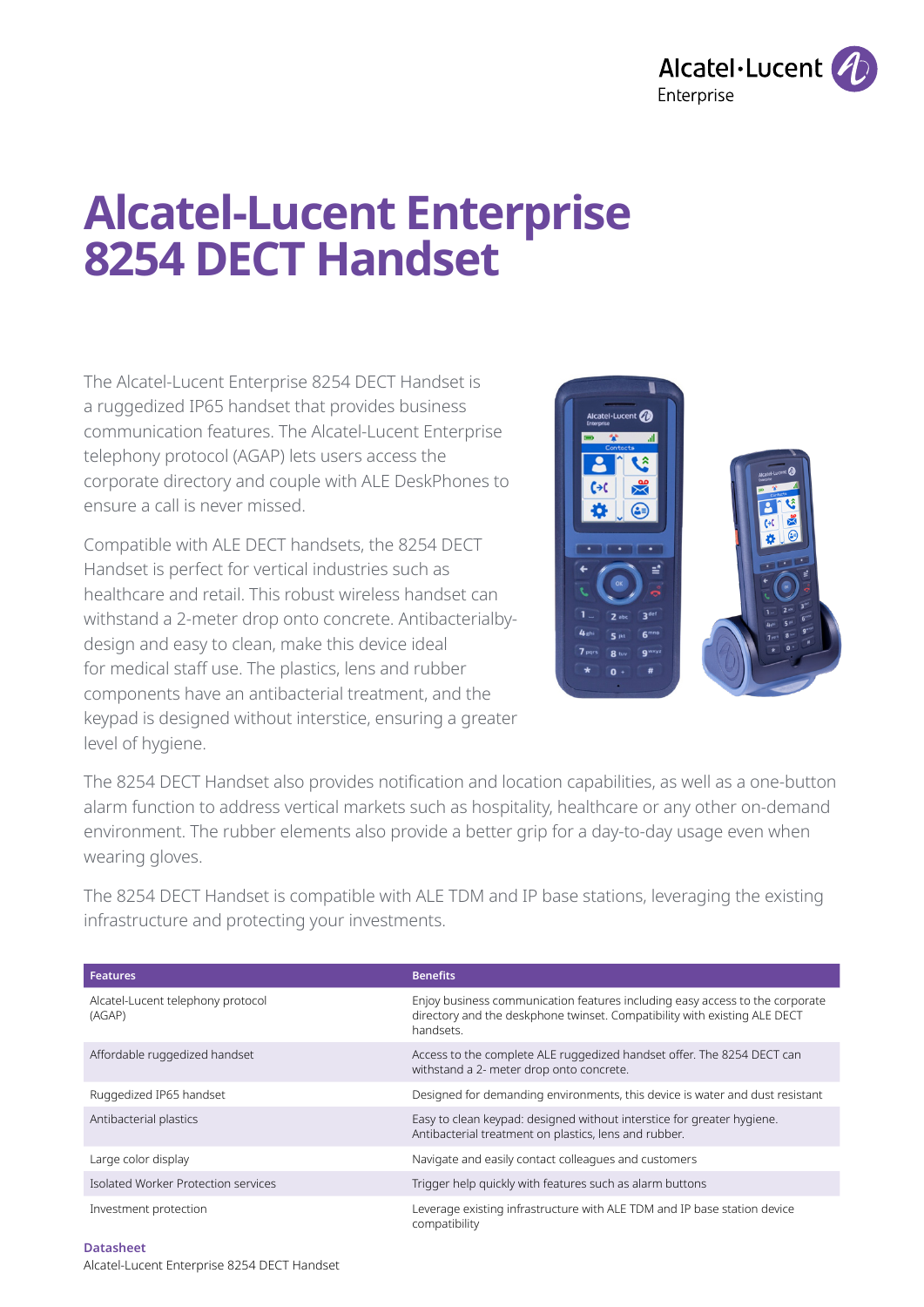## **Technical specifications**

## **Physical characteristics**

- 3BN67370 8254 DECT Handset box contains handset, battery, belt clip and safety sheet
- Color: Blue
- Graphic display: 1.8 in,128 x 160 pixels, 65,000 colors
- Display backlight: White
- Keypad backlight: White
- Hands-free, mute
- Vibrator
- Headset: Jack 3.5 mm, TRRS compliant 1
- Antibacterial plastics:
	- ¬ Test method: ISO 22196 antibacterial reduction rate: log rate >3 (99.9%)
	- ¬ Plastic Parts
	- ¬ TPEE Parts
	- ¬ Lens coating
	- ¬ Clip rubber grip
- ¬ Keyboard
- Keypad membrane, easy to clean
- Left-side:
	- ¬ + and volume control keys
- ¬ Lock keypad
- Front:
	- ¬ 3 contextual keys
	- ¬ Answer, Hang-up/Off keys
	- ¬ 4-way navigation, OK key

## **Dimensions**

- Height: 126 mm (4.96 in)
- Width: 48.5 mm (1.91 in)
- Depth: 21 mm (0.83 in)
- Weight: 132 g (4.66 oz.)

## **Battery pack**

- Easily replaceable, 1,100-mAh lithiumion battery
- Talk time: Up to 20 hours
- Standby time: Up to 200 hours
- Charging time: Less than 3 hours

## **Radio specifications**

- DECT frequency band ¬ DECT Europe:
	- 1880 MHz to 1900 MHz
	- ¬ DECT 6.0 North America: 1920 MHz to1930 MHz
	- ¬ DECT Latin America: 1910 MHz to 1930 MHz, except Brazil 1910 MHz to 1920 MHz
	- ¬ DECT Asia: 1900 MHz to 1920 MHz
- Handover: Bearer, connection, external
- Out-of-coverage signaling
- Antenna diversity

**Datasheet** 

• Automatic band switching for cruise ship applications

Alcatel-Lucent Enterprise 8254 DECT Handset

#### **Wireless security**

- Identity
- Authentication
- Encryption

#### **Registration**

- Up to four systems
- Manual selection
- Automatic selection

#### **Audio CODECs**

• G726

#### **Detailed features**

- System languages: Communication Server dependent
- Hands-free, microphone mute
- LED for status indication: Three colors (green/orange/red) for battery status, missed calls, messages
- Ring tones and vibrate mode:
	- ¬ Six user-selectable polyphonic tones ¬ Volume control: Four values, meeting mode
- Supports all AGAP (Alcatel-Lucent Generic Access Profile) features on the Alcatel-Lucent communication call servers with IP-xBS infrastructure
- Call by name: Personal and system directory on the call server
- Call log: Centralized call log:
- ¬ All, answered, dialed, missed
- ¬ Up to 50 call logs
- Audio and LED message signaling
- Automatic Gain Control

## **Alarms and Notifications**

- Alarm button call (long-press or multiple press)
- Alarm acknowledgement protected by password

## **Location**

- Triangulation with up to 4 DECT base stations
- Data transmitted with notification messages
- External server required
- Location audio signal

#### **Operating environment**

- Operating temperature: 23°F to 113°F (-5°C to + 45°C)
- Charging temperature: 41°F to 104°F (+5°C to + 40°C)

## **Serviceability**

- Site survey tool
- Diagnostic mode

#### • Software update over the air (SUOTA) on Alcatel-Lucent OmniPCX® Enterprise

## **Languages**

• Multi-language support (menu): Danish, Dutch, English, Finnish, French, German, Italian, Norwegian, Polish, Russian, Spanish, Swedish and Turkish

#### **Software management tools**

- DECT Handsets Unified Support Tool
- USB download

## **Free fall tests**

- Standard product IEC 60068-2-32, procedure 1, dropped 12 times on concrete floor, extended to 2 meters
- IEC 68-2-32, procedure 2, dropped 1,000 times from 0.5 m

#### **Chemical resistance test**

- EN ISO 2812-4
- 99% concentration of isopropyl alcohol

 $\vert$  2

- Undiluted dish washer detergent
- 3% hydrochloric acid
- M-alcohol (85% methylated ethanol)

• Radio Equipment Directive; 2014/53/EU • ROHS 2011/65/EU and 2015/863/EU • Limitation of exposure of public to Electromagnetic fields 1999/519/EC

• 60% chlorhexidine 0.5 mg/ml

## **Regulatory**

#### **EU directives**

• WEEE 2012/19/EU

• UL 62368-1 2nd edition • CAN/CSA-C22.2 No.62368-1-14

**Safety** • IEC 62368-1 • EN 62368-1

**EMC**

• EN 301 489-01 • EN 301 489-06 • EN 301 489-17 V3.2.2 • IEC61000-4-2 Level 3 criteria B

• AU: EN 55032 • EN 55035 • EN 61000-3-2  $\cdot$  EN 61000 -3-3

**Radio DECT**  • EU: EN 301 406

• US: 47 CFR FCC part 15, Subpart B

• CAN: ICES-003 Issue 6

• USA: FCC CFR47 Part 15D